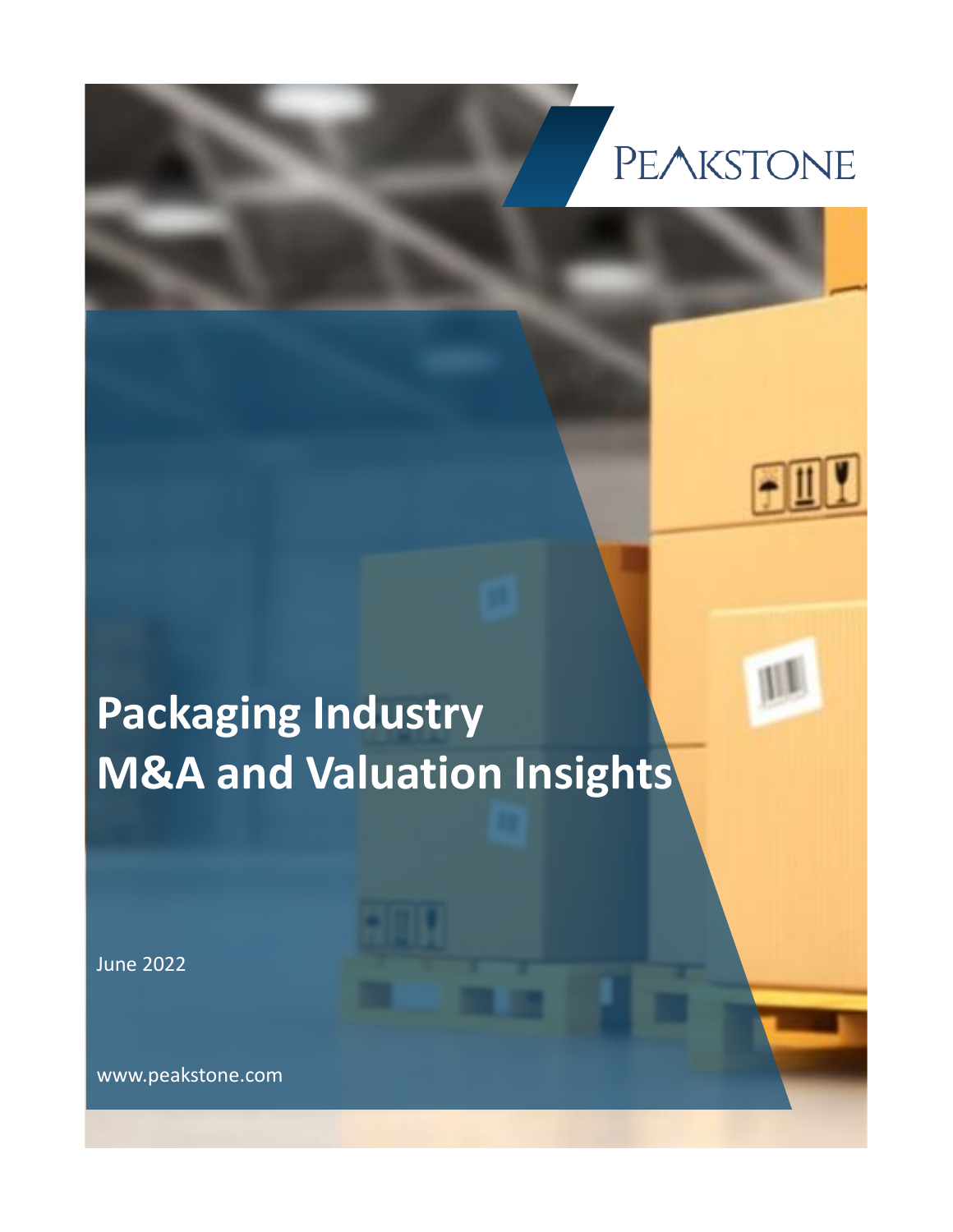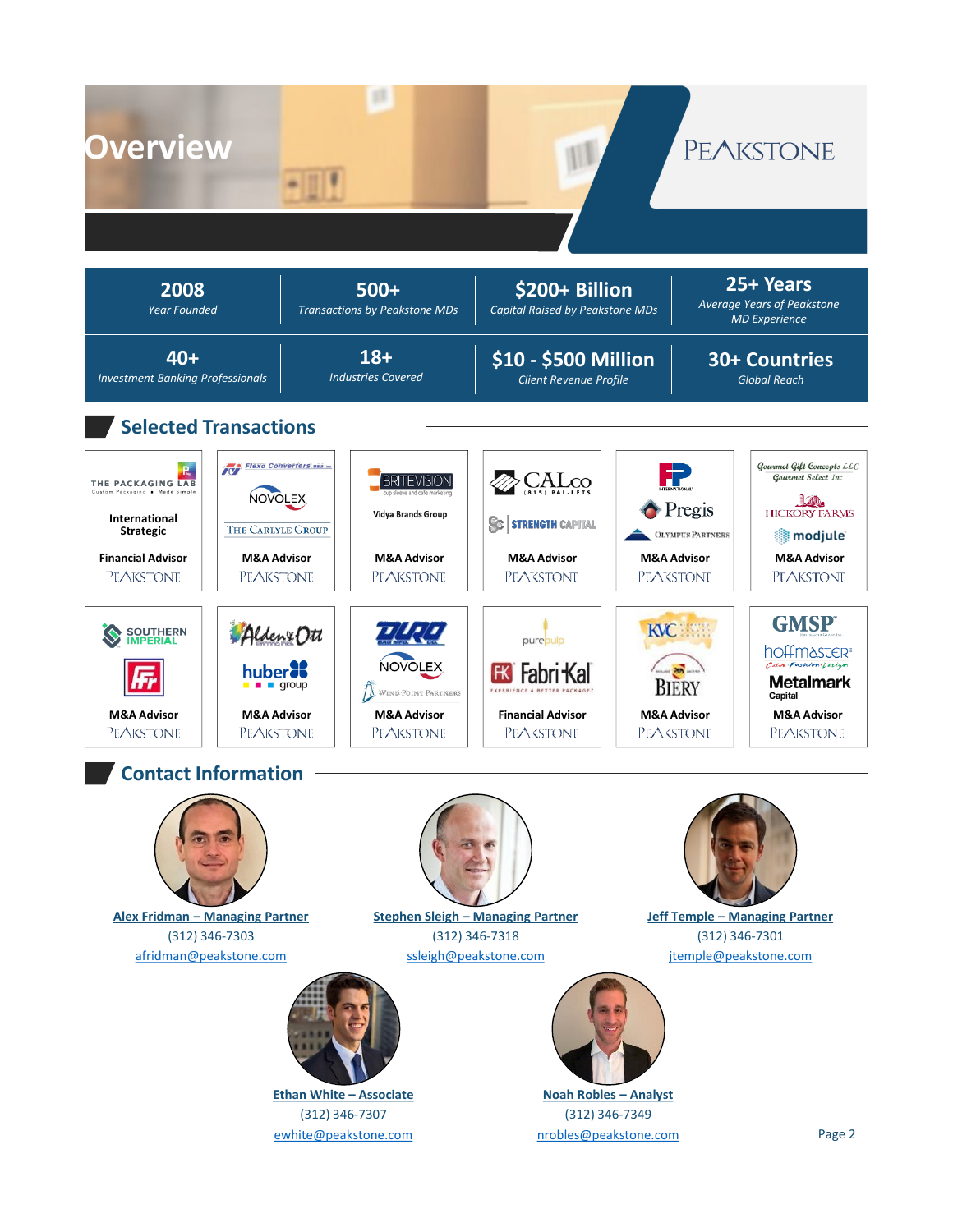

**Packaging M&A Count Across the U.S. (2000 – Mar'2022)**



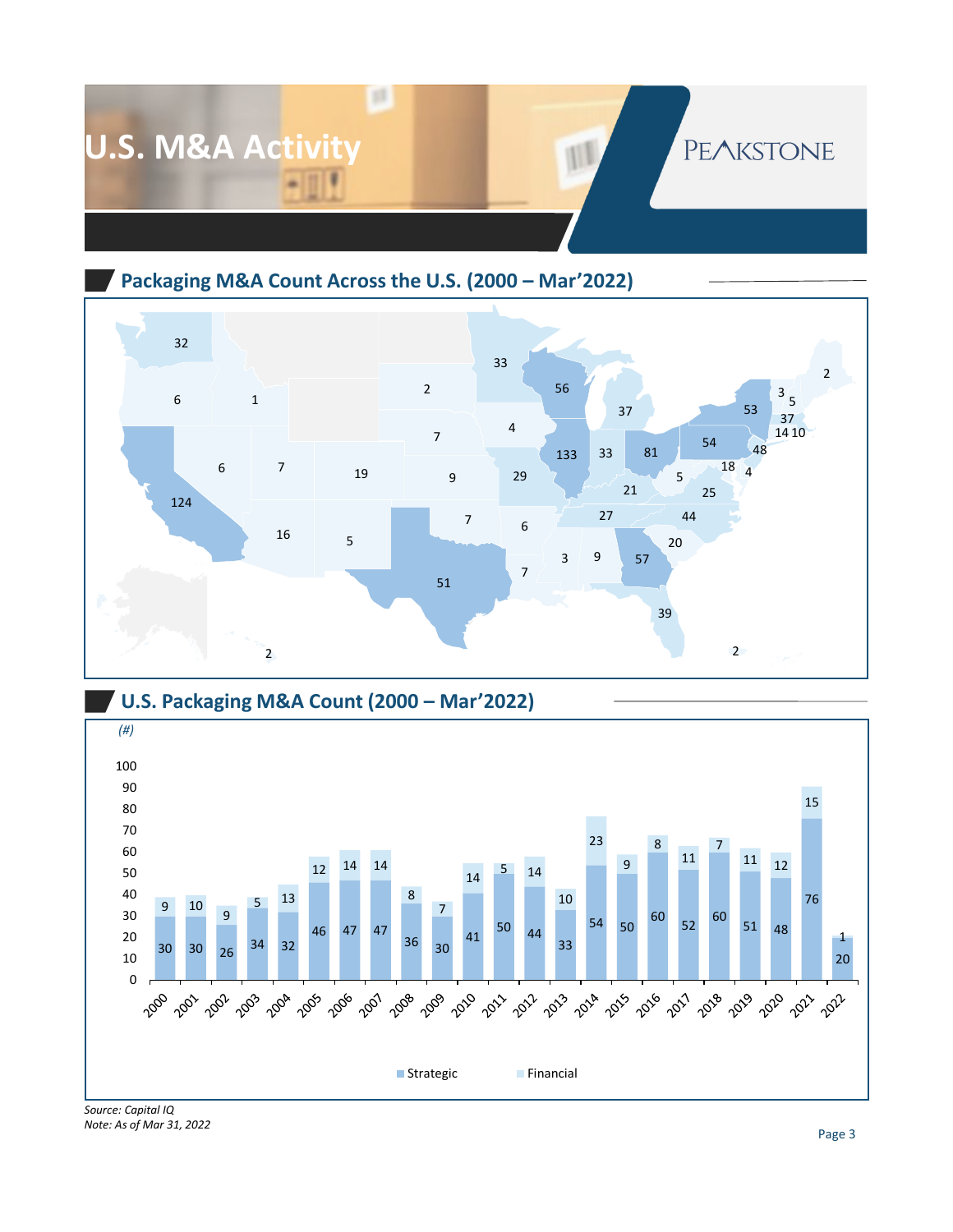

**Median Transaction Value (2000 – Mar'2022)**



**Median EV Multiples (2000 – Mar'2022)** 



*Source: Capital IQ*

*Note: 2004, 2016, and 2019 EV/EBITDA is shown as the average of the preceding and following years due to the presence of outliers; As of Mar 31, 2022*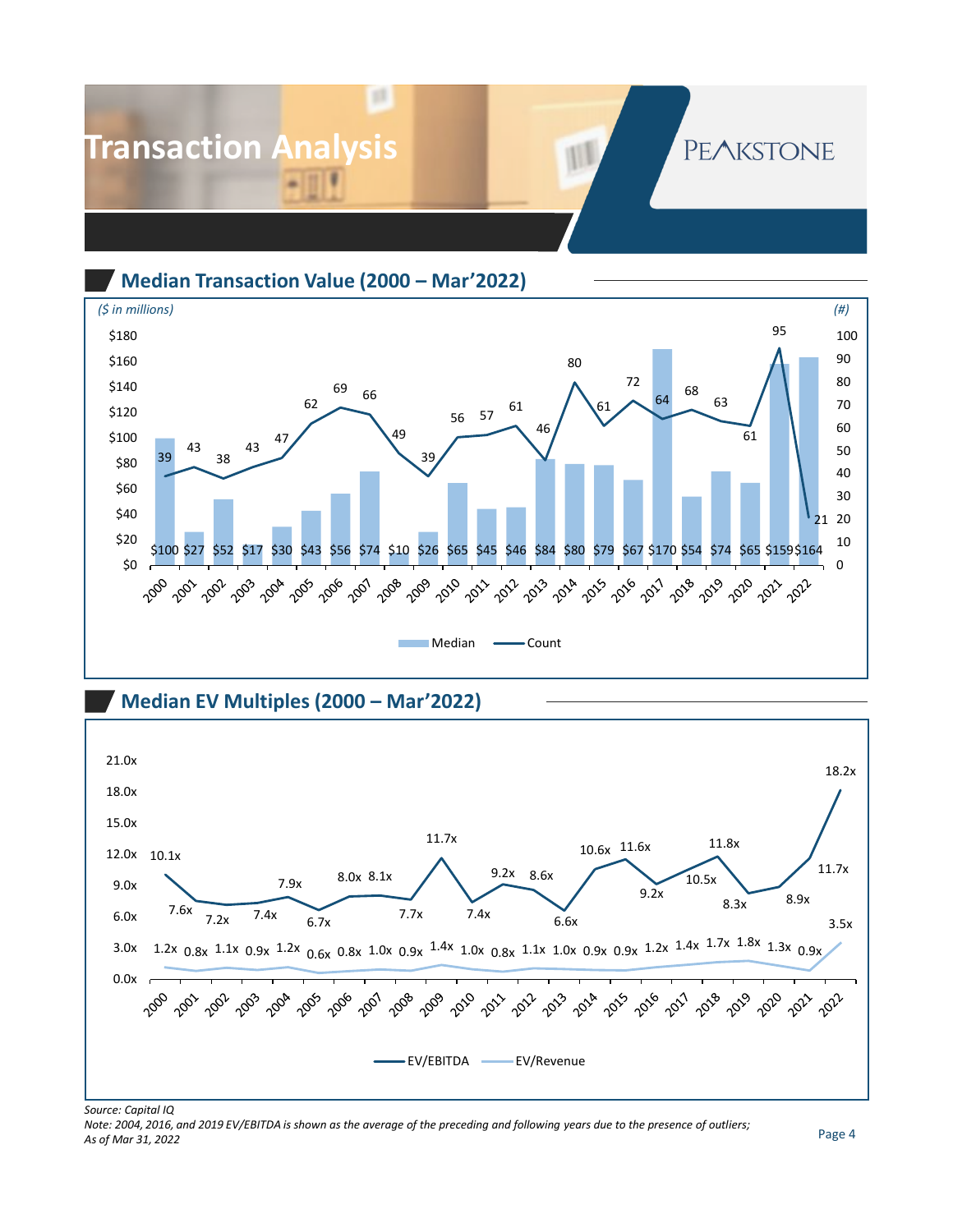







**Key**

*Peakstone Plastic, Metal and Glass Containers Index: BLL, NWL, CCK, BERY, AVY, ATR, SLGN, OI, TUP, HUH1V, GEF, MYE Peakstone Paper Packaging Index: IP, WRK, PKG, SEE, GPK, SON, UFPT Peakstone Paper Products Index: SWM, CLW, GLT, KMB, RFP, MERC, NP* **Plastic, Metal and Glass Containers Index ("Plastic") Paper Packaging Index ("Paper Pack") Paper Products Index ("Paper Pro") S&P 500**